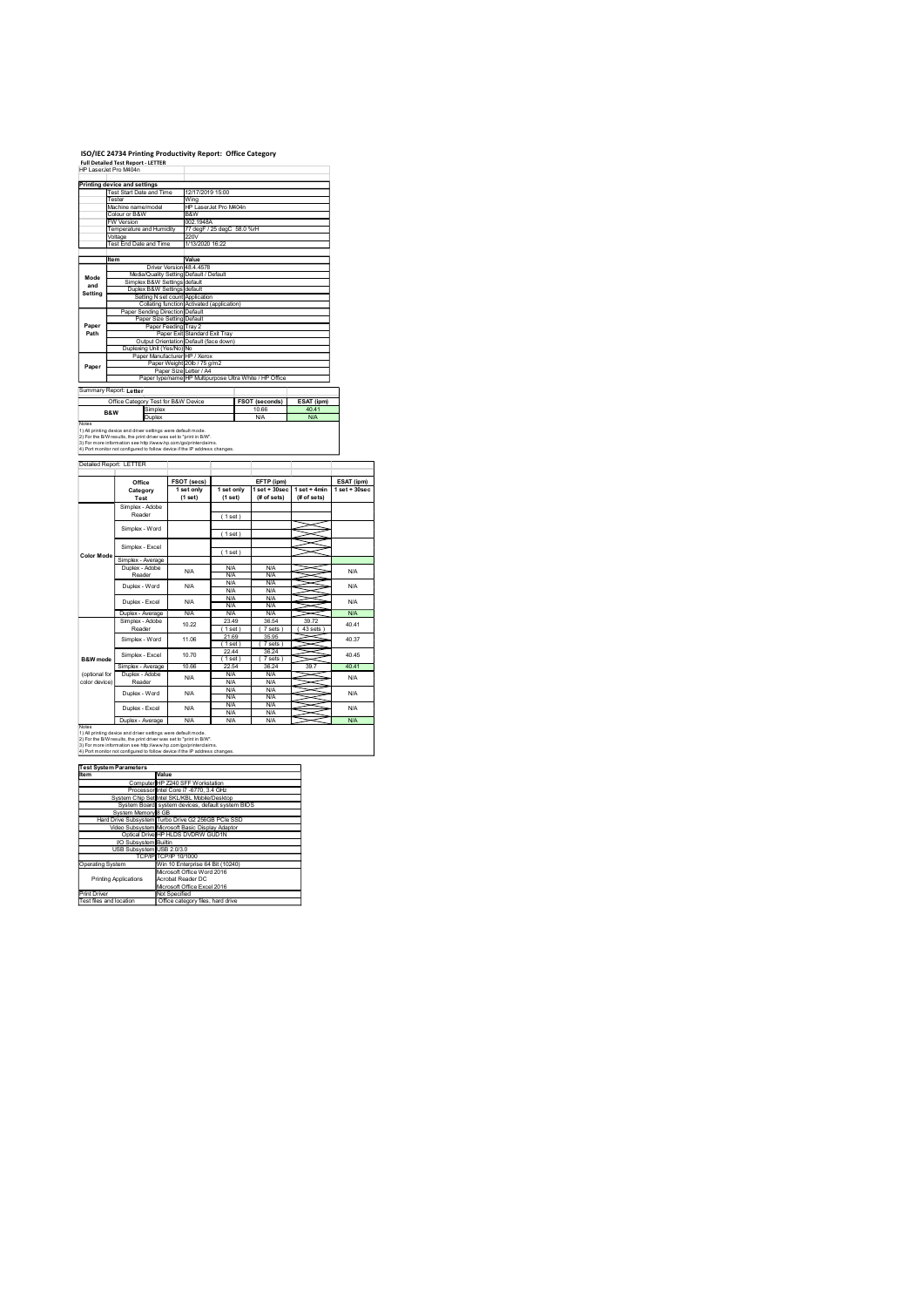# ISO/IEC 24734 Printing Productivity Report: Office Category

|                           | ISO/IEC 24734 Printing Productivity Report: Office Category<br>Full Detailed Test Report - A4<br>HP LaserJet Pro M404n                                                                                                                                                                                    |                                                                                                                                                         |                                              |                                                                                   |                                                                    |                                                              |                                        |
|---------------------------|-----------------------------------------------------------------------------------------------------------------------------------------------------------------------------------------------------------------------------------------------------------------------------------------------------------|---------------------------------------------------------------------------------------------------------------------------------------------------------|----------------------------------------------|-----------------------------------------------------------------------------------|--------------------------------------------------------------------|--------------------------------------------------------------|----------------------------------------|
|                           | Printing device and settings<br>Test Start Date and Time<br>Tester<br>Machine name/model<br>Colour or B&W<br><b>W</b> Version                                                                                                                                                                             |                                                                                                                                                         | 12/17/2019 15:00<br>Wing<br>B&W<br>002.1948A | HP LaserJet Pro M404n                                                             |                                                                    |                                                              |                                        |
|                           | Temperature and Humidity<br>Voltage<br>Test End Date and Time<br>ltem                                                                                                                                                                                                                                     | Driver Version 48.4.4578                                                                                                                                | 220V<br>1/13/2020 16:22<br>Value             | 77 degF / 25 degC 58.0 %rH                                                        |                                                                    |                                                              |                                        |
| Mode<br>and<br>Setting    | Simplex B&W Settings default<br>Paper Sending Direction Default                                                                                                                                                                                                                                           | Media/Quality Setting Default / Default<br>Duplex B&W Settings default<br>Setting N set count Application<br>Collating function Activated (application) |                                              |                                                                                   |                                                                    |                                                              |                                        |
| Paper<br>Path             | Duplexing Unit (Yes/No) No                                                                                                                                                                                                                                                                                | Paper Size Setting Default<br>Paper Feeding Tray 2<br>Paper Exit Standard Exit Tray<br>Output Orientation Default (face down)                           |                                              |                                                                                   |                                                                    |                                                              |                                        |
| Paper                     | Summary Report: A4                                                                                                                                                                                                                                                                                        | Paper Manufacturer HP / Xerox<br>Paper Weight 20lb / 75 g/m2                                                                                            |                                              | Paper Size Letter / A4<br>Paper type/name HP Multipurpose Ultra White / HP Office |                                                                    |                                                              |                                        |
| Notes                     | Office Category Test for B&W Device<br>Simplex<br>B&W<br>Duplex<br>1) All printing device and driver settings were default mode.<br>2) For the B/W results, the print driver was set to "print in B/W".                                                                                                   |                                                                                                                                                         |                                              |                                                                                   | FSOT (seconds)<br>11.00<br>N/A                                     | ESAT (ipm)<br>38.36<br>N/A                                   |                                        |
| Detailed Report: A4       | 3) For more information see http://www.hp.com/go/printerclaims.<br>4) Port monitor not configured to follow device if the IP address changes.                                                                                                                                                             |                                                                                                                                                         |                                              |                                                                                   |                                                                    |                                                              |                                        |
|                           | Office<br>Category<br>Test<br>Simplex - Adobe                                                                                                                                                                                                                                                             |                                                                                                                                                         | <b>FSOT (secs)</b><br>1 set only<br>(1 set)  | 1 set only<br>(1 set)                                                             | EFTP (ipm)<br>(# of sets)                                          | 1 set + 30sec   1 set + 4min   1 set + 30sec<br>$#$ of sets) | ESAT (ipm)                             |
| Colour                    | Reader<br>Simplex - Word<br>Simplex - Excel                                                                                                                                                                                                                                                               |                                                                                                                                                         |                                              | (1 set)<br>(1 set)                                                                |                                                                    |                                                              |                                        |
| Mode                      | Simplex - Average<br>Duplex - Adobe<br>Reader<br>Duplex - Word                                                                                                                                                                                                                                            |                                                                                                                                                         | <b>N/A</b><br><b>N/A</b>                     | (1 set)<br><b>N/A</b><br><b>N/A</b><br><b>N/A</b><br><b>N/A</b>                   | <b>N/A</b><br><b>N/A</b><br><b>N/A</b><br><b>N/A</b>               |                                                              | <b>N/A</b><br><b>N/A</b>               |
|                           | Duplex - Excel<br>Duplex - Average<br>Simplex - Adobe<br>Reader                                                                                                                                                                                                                                           |                                                                                                                                                         | <b>N/A</b><br><b>N/A</b><br>10.51            | <b>N/A</b><br>N/A<br><b>N/A</b><br>22.83<br>(1 set)                               | <b>N/A</b><br>N/A<br><b>N/A</b><br>34.38<br>(6 sets)               | X<br>37.70<br>(40 sets)                                      | <b>N/A</b><br><b>N/A</b><br>38.37      |
| B&W mode<br>(optional for | Simplex - Word<br>Simplex - Excel<br>Simplex - Average<br>Duplex - Adobe                                                                                                                                                                                                                                  |                                                                                                                                                         | 11.49<br>10.98<br>11.0                       | 20.89<br>(1 set)<br>21.85<br>(1 set)<br>21.85<br><b>N/A</b>                       | 33.52<br>(6 sets)<br>34.01<br>(6 sets)<br>33.97<br><b>N/A</b>      | ≂<br>∍<br>X<br>∍<br>~<br>~<br>37.7<br>≍                      | 38.39<br>38.33<br>38.36                |
| color device)             | Reader<br>Duplex - Word<br>Duplex - Excel                                                                                                                                                                                                                                                                 |                                                                                                                                                         | <b>N/A</b><br><b>N/A</b><br><b>N/A</b>       | <b>N/A</b><br><b>N/A</b><br><b>N/A</b><br><b>N/A</b><br><b>N/A</b>                | <b>N/A</b><br><b>N/A</b><br><b>N/A</b><br><b>N/A</b><br><b>N/A</b> | ≂<br>∍                                                       | <b>N/A</b><br><b>N/A</b><br><b>N/A</b> |
| Notes                     | Duplex - Average<br>1) All printing device and driver settings were default mode.<br>2) For the B/W results, the print driver was set to "print in B/W".<br>3) For more information see http://www.hp.com/go/printerclaims.<br>4) Port monitor not configured to follow device if the IP address changes. |                                                                                                                                                         | <b>N/A</b>                                   | <b>N/A</b>                                                                        | <b>N/A</b>                                                         |                                                              | N/A                                    |
| Item                      | <b>Test System Parameters</b><br>System Chip Set Intel SKL/KBL Mobile/Desktop                                                                                                                                                                                                                             | Value<br>Computer HP Z240 SFF Workstation<br>Processor Intel Core i7 -6770, 3.4 GHz                                                                     |                                              |                                                                                   |                                                                    |                                                              |                                        |
|                           | System Board system devices, default system BIOS<br>System Memory 8 GB<br>Hard Drive Subsystem Turbo Drive G2 256GB PCIe SSD<br>Video Subsystem Microsoft Basic Display Adaptor<br>Optical Drive HP HLDS DVDRW GUD1N                                                                                      |                                                                                                                                                         |                                              |                                                                                   |                                                                    |                                                              |                                        |
| Operating System          | VO Subsystem Builtin<br>USB Subsystem USB 2.0/3.0<br><b>Printing Applications</b>                                                                                                                                                                                                                         | TCP/IP TCP/IP 10/1000<br>Win 10 Enterprise 64 Bit (10240)<br>Microsoft Office Word 2016<br>Acrobat Reader DC                                            |                                              |                                                                                   |                                                                    |                                                              |                                        |
|                           | Print Driver<br>Test files and location                                                                                                                                                                                                                                                                   | Microsoft Office Excel 2016<br>Not Specified<br>Office category files, hard drive                                                                       |                                              |                                                                                   |                                                                    |                                                              |                                        |
|                           |                                                                                                                                                                                                                                                                                                           |                                                                                                                                                         |                                              |                                                                                   |                                                                    |                                                              |                                        |
|                           |                                                                                                                                                                                                                                                                                                           |                                                                                                                                                         |                                              |                                                                                   |                                                                    |                                                              |                                        |

| Item                         | Value                                              |
|------------------------------|----------------------------------------------------|
|                              | Computer HP Z240 SFF Workstation                   |
|                              | Processor Intel Core i7 -6770, 3.4 GHz             |
|                              | System Chip Set Intel SKL/KBL Mobile/Desktop       |
|                              | System Board system devices, default system BIOS   |
| System Memory 8 GB           |                                                    |
|                              | Hard Drive Subsystem Turbo Drive G2 256GB PCle SSD |
|                              | Video Subsystem Microsoft Basic Display Adaptor    |
|                              | Optical Drive HP HLDS DVDRW GUD1N                  |
| <b>VO Subsystem Builtin</b>  |                                                    |
| USB Subsystem USB 2.0/3.0    |                                                    |
|                              | TCP/IPITCP/IP 10/1000                              |
| <b>Operating System</b>      | Win 10 Enterprise 64 Bit (10240)                   |
|                              | Microsoft Office Word 2016                         |
| <b>Printing Applications</b> | Acrobat Reader DC                                  |
|                              | Microsoft Office Excel 2016                        |
| <b>Print Driver</b>          | Not Specified                                      |
| Tool floo and location       | Office entered flee hard drive                     |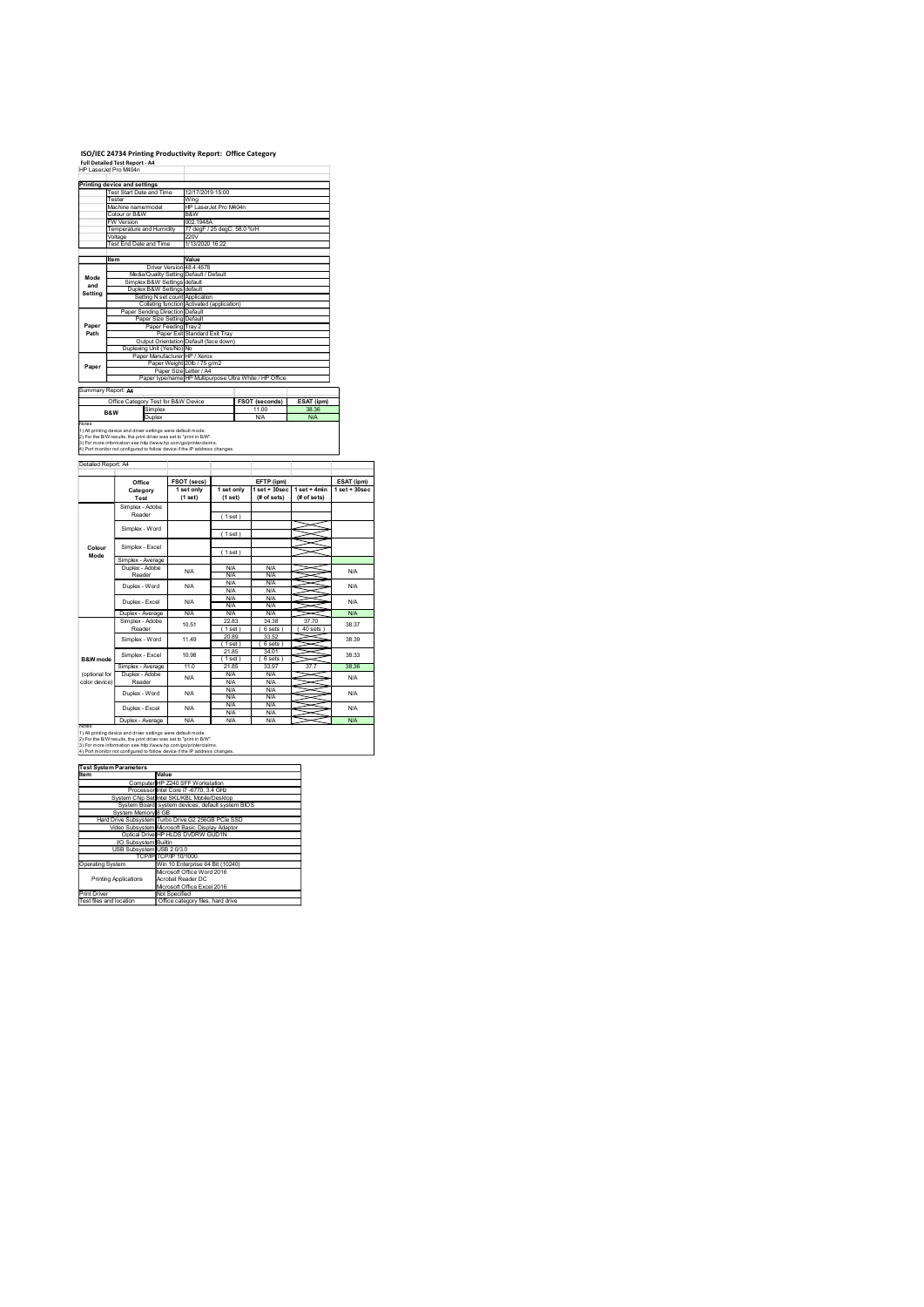### ISO/IEC 24734 Printing Productivity Report: Office Category Feature Performance Full Report - Office Feature Performance Test

|             | ISO/IEC 24734 Printing Productivity Report: Office Category                                |                                                                                   |                    |                               |                                      |
|-------------|--------------------------------------------------------------------------------------------|-----------------------------------------------------------------------------------|--------------------|-------------------------------|--------------------------------------|
|             | Feature Performance Full Report - Office Feature Performance Test<br>HP LaserJet Pro M404n |                                                                                   |                    |                               |                                      |
|             |                                                                                            |                                                                                   |                    |                               |                                      |
|             |                                                                                            |                                                                                   |                    |                               |                                      |
|             | Printing device and settings<br><b>Test Start Date and Time</b>                            | 12/17/2019 15:00                                                                  |                    |                               |                                      |
|             | Tester<br>Machine name/model                                                               | Wing<br>HP LaserJet Pro M404n                                                     |                    |                               |                                      |
|             | Colour or B&W<br><b>FW Version</b>                                                         | B&W<br>002.1948A                                                                  |                    |                               |                                      |
|             | Temperature and Humidity                                                                   | 77 degF / 25 degC 58.0 %rH<br>220V                                                |                    |                               |                                      |
|             | Voltage<br>Test End Date and Time                                                          | 1/13/2020 16:22                                                                   |                    |                               |                                      |
|             | Item                                                                                       | Value                                                                             |                    |                               |                                      |
|             | Driver Version 48.4.4578<br>Media/Quality Setting Default / Default                        |                                                                                   |                    |                               |                                      |
| Mode<br>and | Simplex B&W Settings default                                                               |                                                                                   |                    |                               |                                      |
| Setting     | Duplex B&W Settings default<br>Setting N set count Application                             |                                                                                   |                    |                               |                                      |
|             | Paper Sending Direction Default                                                            | Collating function Activated (application)                                        |                    |                               |                                      |
| Paper       | Paper Size Setting Default<br>Paper Feeding Tray 2                                         |                                                                                   |                    |                               |                                      |
| Path        |                                                                                            | Paper Exit Standard Exit Tray                                                     |                    |                               |                                      |
|             | Duplexing Unit (Yes/No) No                                                                 | Output Orientation Default (face down)                                            |                    |                               |                                      |
| Paper       | Paper Manufacturer HP / Xerox                                                              | Paper Weight 20lb / 75 g/m2                                                       |                    |                               |                                      |
|             |                                                                                            | Paper Size Letter / A4<br>Paper type/name HP Multipurpose Ultra White / HP Office |                    |                               |                                      |
|             |                                                                                            |                                                                                   |                    |                               |                                      |
|             |                                                                                            | ISO Print Productivity Report: Feature Performance Test Summary                   |                    |                               |                                      |
|             |                                                                                            | <b>Printing Modes</b>                                                             |                    |                               | Feature Performance Ratio            |
|             |                                                                                            | (Feature Adobe Reader - Office test file)                                         |                    | FSOT (base)<br>FSOT (feature) | <b>ESAT</b> (feature)<br>ESAT (base) |
|             | A5, Landscape Feed, Simplex, Colour                                                        |                                                                                   | Simplex            |                               |                                      |
|             | A5, Portrait Feed, Simplex, Colour<br>Legal, Simplex, Colour                               |                                                                                   | Simplex<br>Simplex |                               |                                      |

|         | ISO/IEC 24734 Printing Productivity Report: Office Category<br>Feature Performance Full Report - Office Feature Performance Test                                                                                                                                                  |                                                                                            |                                                         |                |                           |
|---------|-----------------------------------------------------------------------------------------------------------------------------------------------------------------------------------------------------------------------------------------------------------------------------------|--------------------------------------------------------------------------------------------|---------------------------------------------------------|----------------|---------------------------|
|         | HP LaserJet Pro M404n                                                                                                                                                                                                                                                             |                                                                                            |                                                         |                |                           |
|         | Printing device and settings                                                                                                                                                                                                                                                      |                                                                                            |                                                         |                |                           |
|         | Test Start Date and Time                                                                                                                                                                                                                                                          | 12/17/2019 15:00                                                                           |                                                         |                |                           |
|         | Tester<br>Machine name/model                                                                                                                                                                                                                                                      | <b>Wing</b><br>HP LaserJet Pro M404n                                                       |                                                         |                |                           |
|         | Colour or B&W                                                                                                                                                                                                                                                                     | B&W                                                                                        |                                                         |                |                           |
|         | FW Version                                                                                                                                                                                                                                                                        | 002.1948A<br>77 degF / 25 degC 58.0 %rH                                                    |                                                         |                |                           |
|         | <b>Temperature and Humidity</b><br>Voltage                                                                                                                                                                                                                                        | 220V                                                                                       |                                                         |                |                           |
|         | Test End Date and Time                                                                                                                                                                                                                                                            | 1/13/2020 16:22                                                                            |                                                         |                |                           |
|         | Item                                                                                                                                                                                                                                                                              | Value                                                                                      |                                                         |                |                           |
|         | Driver Version 48.4.4578                                                                                                                                                                                                                                                          |                                                                                            |                                                         |                |                           |
| Mode    | Media/Quality Setting Default / Default                                                                                                                                                                                                                                           |                                                                                            |                                                         |                |                           |
| and     | Simplex B&W Settings default<br>Duplex B&W Settings default                                                                                                                                                                                                                       |                                                                                            |                                                         |                |                           |
| Setting | Setting N set count Application                                                                                                                                                                                                                                                   |                                                                                            |                                                         |                |                           |
|         | Paper Sending Direction Default                                                                                                                                                                                                                                                   | Collating function Activated (application)                                                 |                                                         |                |                           |
|         | Paper Size Setting Default                                                                                                                                                                                                                                                        |                                                                                            |                                                         |                |                           |
| Paper   | Paper Feeding Tray 2                                                                                                                                                                                                                                                              |                                                                                            |                                                         |                |                           |
| Path    | Output Orientation Default (face down)                                                                                                                                                                                                                                            | Paper Exit Standard Exit Tray                                                              |                                                         |                |                           |
|         | Duplexing Unit (Yes/No) No                                                                                                                                                                                                                                                        |                                                                                            |                                                         |                |                           |
|         | Paper Manufacturer HP / Xerox                                                                                                                                                                                                                                                     |                                                                                            | Paper Weight 20lb / 75 g/m2                             |                |                           |
| Paper   | Paper Size Letter / A4                                                                                                                                                                                                                                                            |                                                                                            | Paper type/name HP Multipurpose Ultra White / HP Office |                |                           |
|         |                                                                                                                                                                                                                                                                                   |                                                                                            |                                                         |                |                           |
|         |                                                                                                                                                                                                                                                                                   |                                                                                            |                                                         |                |                           |
|         | ISO Print Productivity Report: Feature Performance Test Summary                                                                                                                                                                                                                   |                                                                                            |                                                         |                |                           |
|         |                                                                                                                                                                                                                                                                                   |                                                                                            |                                                         |                | Feature Performance Ratio |
|         |                                                                                                                                                                                                                                                                                   | <b>Printing Modes</b>                                                                      |                                                         | FSOT (base)    | ESAT (feature)            |
|         |                                                                                                                                                                                                                                                                                   | (Feature Adobe Reader - Office test file)                                                  |                                                         | FSOT (feature) | ESAT (base)               |
|         | A5, Landscape Feed, Simplex, Colour                                                                                                                                                                                                                                               |                                                                                            | Simplex                                                 |                |                           |
|         | A5, Portrait Feed, Simplex, Colour                                                                                                                                                                                                                                                |                                                                                            | Simplex                                                 |                |                           |
|         | Legal, Simplex, Colour                                                                                                                                                                                                                                                            |                                                                                            | Simplex                                                 |                |                           |
|         | Legal, Duplex, Colour                                                                                                                                                                                                                                                             |                                                                                            | Duplex                                                  |                |                           |
|         | A4, 1200 dpi, Simplex, Colour                                                                                                                                                                                                                                                     |                                                                                            | Simplex                                                 |                |                           |
|         | Letter, 1200 dpi, Simplex, Colour                                                                                                                                                                                                                                                 |                                                                                            | Simplex                                                 |                |                           |
|         | A4, HP High Speed, Simplex, Colour                                                                                                                                                                                                                                                |                                                                                            | Simplex                                                 |                |                           |
|         | Letter, HP High Speed, Simplex, Colour                                                                                                                                                                                                                                            |                                                                                            | Simplex                                                 |                |                           |
|         | A4, General Office, Simplex, Colour                                                                                                                                                                                                                                               |                                                                                            | Simplex                                                 |                |                           |
|         | Letter, General Office, Simplex, Colour                                                                                                                                                                                                                                           |                                                                                            | Simplex                                                 |                |                           |
|         | A5, Landscape Feed, Simplex, B/W                                                                                                                                                                                                                                                  |                                                                                            | Simplex                                                 | 144%           | 166%                      |
|         | A5, Portrait Feed, Simplex, B/W                                                                                                                                                                                                                                                   |                                                                                            | Simplex                                                 | 52%            | 48%                       |
|         | Legal, Simplex, B/W                                                                                                                                                                                                                                                               |                                                                                            | Simplex                                                 |                |                           |
|         | Legal, Duplex, B/W                                                                                                                                                                                                                                                                |                                                                                            | Duplex                                                  |                |                           |
|         | A4, 1200 dpi, Simplex, B/W                                                                                                                                                                                                                                                        |                                                                                            | Simplex                                                 |                |                           |
|         | Letter, 1200 dpi, Simplex, B/W                                                                                                                                                                                                                                                    |                                                                                            | Simplex                                                 |                |                           |
|         | A4, HP High Speed, Simplex, B/W                                                                                                                                                                                                                                                   |                                                                                            | Simplex                                                 | 100%           | 105%                      |
|         | Letter, HP High Speed, Simplex, B/W                                                                                                                                                                                                                                               |                                                                                            | Simplex                                                 | 99%            | 105%                      |
|         | A4, General Office, Simplex, B/W                                                                                                                                                                                                                                                  |                                                                                            | Simplex                                                 |                |                           |
|         | Letter, General Office, Simplex, B/W                                                                                                                                                                                                                                              |                                                                                            | Simplex                                                 |                |                           |
| drates  | 1) All printing device and driver settings were default mode.<br>2) Test conducted with 8-paper Office Feature Performance file.<br>3) For more information see http://www.hp.com/go/printerclaims.<br>4) Port monitor not configured to follow device if the IP address changes. |                                                                                            |                                                         |                |                           |
|         |                                                                                                                                                                                                                                                                                   | Feature Performance Full Report - Feature Printing Mode: 'Office' Feature Performance Test |                                                         |                |                           |
|         | <b>Printing Modes</b>                                                                                                                                                                                                                                                             |                                                                                            | <b>Roge Drinting Mode</b>                               |                |                           |
|         |                                                                                                                                                                                                                                                                                   |                                                                                            |                                                         |                |                           |

| 4) Port monitor not configured to follow device if the IP address ch |  |  |  |  |
|----------------------------------------------------------------------|--|--|--|--|
|                                                                      |  |  |  |  |

|                                                                                                                                                                                                                                                                                                                               |                                                                                                                                                                                                    | A5, Landscape Feed, Simplex, Colour                                                 |                           | Simplex            |             |                                                                                            |             |                            |
|-------------------------------------------------------------------------------------------------------------------------------------------------------------------------------------------------------------------------------------------------------------------------------------------------------------------------------|----------------------------------------------------------------------------------------------------------------------------------------------------------------------------------------------------|-------------------------------------------------------------------------------------|---------------------------|--------------------|-------------|--------------------------------------------------------------------------------------------|-------------|----------------------------|
|                                                                                                                                                                                                                                                                                                                               | A5, Portrait Feed, Simplex, Colour                                                                                                                                                                 |                                                                                     |                           | Simplex            |             |                                                                                            |             |                            |
|                                                                                                                                                                                                                                                                                                                               | Legal, Simplex, Colour                                                                                                                                                                             |                                                                                     |                           | Simplex            |             |                                                                                            |             |                            |
|                                                                                                                                                                                                                                                                                                                               | Legal, Duplex, Colour                                                                                                                                                                              |                                                                                     |                           | Duplex             |             |                                                                                            |             |                            |
|                                                                                                                                                                                                                                                                                                                               | A4, 1200 dpi, Simplex, Colour                                                                                                                                                                      |                                                                                     |                           | Simplex            |             |                                                                                            |             |                            |
|                                                                                                                                                                                                                                                                                                                               | Letter, 1200 dpi, Simplex, Colour<br>A4, HP High Speed, Simplex, Colour                                                                                                                            |                                                                                     |                           | Simplex<br>Simplex |             |                                                                                            |             |                            |
|                                                                                                                                                                                                                                                                                                                               | Letter, HP High Speed, Simplex, Colour                                                                                                                                                             |                                                                                     |                           | Simplex            |             |                                                                                            |             |                            |
|                                                                                                                                                                                                                                                                                                                               | A4, General Office, Simplex, Colour                                                                                                                                                                |                                                                                     |                           | Simplex            |             |                                                                                            |             |                            |
|                                                                                                                                                                                                                                                                                                                               | Letter, General Office, Simplex, Colour                                                                                                                                                            |                                                                                     |                           | Simplex            |             |                                                                                            |             |                            |
|                                                                                                                                                                                                                                                                                                                               | A5, Landscape Feed, Simplex, B/W                                                                                                                                                                   |                                                                                     |                           | Simplex            | 144%        | 166%                                                                                       |             |                            |
|                                                                                                                                                                                                                                                                                                                               | A5, Portrait Feed, Simplex, B/W                                                                                                                                                                    |                                                                                     |                           | Simplex            | 52%         | 48%                                                                                        |             |                            |
|                                                                                                                                                                                                                                                                                                                               | Legal, Simplex, B/W                                                                                                                                                                                |                                                                                     |                           | Simplex            |             |                                                                                            |             |                            |
|                                                                                                                                                                                                                                                                                                                               | Legal, Duplex, B/W                                                                                                                                                                                 |                                                                                     |                           | Duplex             |             |                                                                                            |             |                            |
|                                                                                                                                                                                                                                                                                                                               | A4, 1200 dpi, Simplex, B/W                                                                                                                                                                         |                                                                                     |                           | Simplex            |             |                                                                                            |             |                            |
|                                                                                                                                                                                                                                                                                                                               | Letter, 1200 dpi, Simplex, B/W                                                                                                                                                                     |                                                                                     |                           | Simplex            |             |                                                                                            |             |                            |
|                                                                                                                                                                                                                                                                                                                               | A4, HP High Speed, Simplex, B/W                                                                                                                                                                    |                                                                                     |                           | Simplex            | 100%<br>99% | 105%<br>105%                                                                               |             |                            |
|                                                                                                                                                                                                                                                                                                                               | Letter, HP High Speed, Simplex, B/W<br>A4, General Office, Simplex, B/W                                                                                                                            |                                                                                     |                           | Simplex<br>Simplex |             |                                                                                            |             |                            |
|                                                                                                                                                                                                                                                                                                                               | Letter, General Office, Simplex, B/W                                                                                                                                                               |                                                                                     |                           | Simplex            |             |                                                                                            |             |                            |
| Ñ.                                                                                                                                                                                                                                                                                                                            | 1) All printing device and driver settings were default mode.<br>2) Test conducted with 8-paper Office Feature Performance file.<br>3) For more information see http://www.hp.com/go/printerclaims |                                                                                     |                           |                    |             |                                                                                            |             |                            |
|                                                                                                                                                                                                                                                                                                                               | Port monitor not configured to follow device if the IP address changes                                                                                                                             |                                                                                     |                           |                    |             |                                                                                            |             |                            |
|                                                                                                                                                                                                                                                                                                                               |                                                                                                                                                                                                    |                                                                                     |                           |                    |             | Feature Performance Full Report - Feature Printing Mode: 'Office' Feature Performance Test |             |                            |
|                                                                                                                                                                                                                                                                                                                               | <b>Printing Modes</b>                                                                                                                                                                              |                                                                                     | <b>Base Printing Mode</b> |                    |             | <b>Feature Performance</b>                                                                 |             |                            |
|                                                                                                                                                                                                                                                                                                                               | Feature Adobe Reader - Office<br>test file (8-page)                                                                                                                                                |                                                                                     | <b>FSOT</b>               | <b>ESAT</b>        | 1 set       | $1$ set $+30$ sec                                                                          | <b>FSOT</b> | FSOT (base) ESAT (feature) |
|                                                                                                                                                                                                                                                                                                                               |                                                                                                                                                                                                    |                                                                                     | Base                      | Base               | FSOT (secs) | ESAT (ipm)                                                                                 | (feature)   | ESAT (base)                |
|                                                                                                                                                                                                                                                                                                                               | A5, Landscape Feed, Simplex, Colour                                                                                                                                                                |                                                                                     |                           |                    |             |                                                                                            |             |                            |
|                                                                                                                                                                                                                                                                                                                               | A5, Portrait Feed, Simplex, Colour                                                                                                                                                                 |                                                                                     |                           |                    |             |                                                                                            |             |                            |
|                                                                                                                                                                                                                                                                                                                               | Legal, Simplex, Colour                                                                                                                                                                             |                                                                                     |                           |                    |             |                                                                                            |             |                            |
|                                                                                                                                                                                                                                                                                                                               | Legal, Duplex, Colour                                                                                                                                                                              |                                                                                     |                           |                    |             |                                                                                            |             |                            |
|                                                                                                                                                                                                                                                                                                                               | A4, 1200 dpi, Simplex, Colour<br>Letter, 1200 dpi, Simplex, Colour                                                                                                                                 |                                                                                     |                           |                    |             |                                                                                            |             |                            |
|                                                                                                                                                                                                                                                                                                                               |                                                                                                                                                                                                    |                                                                                     |                           |                    |             |                                                                                            |             |                            |
|                                                                                                                                                                                                                                                                                                                               | A4, HP High Speed, Simplex, Colour                                                                                                                                                                 |                                                                                     |                           |                    |             |                                                                                            |             |                            |
|                                                                                                                                                                                                                                                                                                                               | Letter, HP High Speed, Simplex, Colour                                                                                                                                                             |                                                                                     |                           |                    |             |                                                                                            |             |                            |
|                                                                                                                                                                                                                                                                                                                               | A4, General Office, Simplex, Colour                                                                                                                                                                |                                                                                     |                           |                    |             |                                                                                            |             |                            |
|                                                                                                                                                                                                                                                                                                                               | Letter, General Office, Simplex, Colour                                                                                                                                                            |                                                                                     | 17                        | 38.37              | 11.87       | 63.9                                                                                       | 144%        | 166%                       |
|                                                                                                                                                                                                                                                                                                                               | A5, Landscape Feed, Simplex, B/W                                                                                                                                                                   |                                                                                     | 17                        | 38.37              | 33.11       | 18.8                                                                                       | 52%         | 48%                        |
|                                                                                                                                                                                                                                                                                                                               | A5, Portrait Feed, Simplex, B/W                                                                                                                                                                    |                                                                                     |                           |                    |             |                                                                                            |             |                            |
|                                                                                                                                                                                                                                                                                                                               | Legal, Simplex, B/W                                                                                                                                                                                |                                                                                     | 16.34<br>16.34            | 40.4<br>40.4       |             |                                                                                            |             |                            |
|                                                                                                                                                                                                                                                                                                                               | Legal, Duplex, B/W                                                                                                                                                                                 |                                                                                     | $17$                      | 38.37              |             |                                                                                            |             |                            |
|                                                                                                                                                                                                                                                                                                                               | A4, 1200 dpi, Simplex, B/W<br>Letter, 1200 dpi, Simplex, B/W                                                                                                                                       |                                                                                     | 16.34                     | 40.4               |             |                                                                                            |             |                            |
|                                                                                                                                                                                                                                                                                                                               | A4, HP High Speed, Simplex, B/W                                                                                                                                                                    |                                                                                     | 17                        | 38.37              | 17.07       | 40.3                                                                                       | 100%        | 105%                       |
|                                                                                                                                                                                                                                                                                                                               | Letter, HP High Speed, Simplex, B/W                                                                                                                                                                |                                                                                     | 16.34                     | 40.4               | 16.52       | 42.5                                                                                       | 99%         | 105%                       |
|                                                                                                                                                                                                                                                                                                                               | A4, General Office, Simplex, B/W                                                                                                                                                                   |                                                                                     | 17                        | 38.37              |             |                                                                                            |             |                            |
|                                                                                                                                                                                                                                                                                                                               |                                                                                                                                                                                                    |                                                                                     |                           |                    |             |                                                                                            |             |                            |
|                                                                                                                                                                                                                                                                                                                               |                                                                                                                                                                                                    |                                                                                     |                           |                    |             |                                                                                            |             |                            |
| 16.34<br>40.4<br>Letter, General Office, Simplex, B/W<br>1) All printing device and driver settings were default mode.<br>2) Test conducted with 8-paper Office Feature Performance file<br>3) Test conducted with 8-paper Office Feature Performance file<br>3) For more information see http://www.hp.com/go/printerclaims. |                                                                                                                                                                                                    |                                                                                     |                           |                    |             |                                                                                            |             |                            |
|                                                                                                                                                                                                                                                                                                                               | 4) Port monitor not configured to follow device if the IP address changes                                                                                                                          |                                                                                     |                           |                    |             |                                                                                            |             |                            |
|                                                                                                                                                                                                                                                                                                                               |                                                                                                                                                                                                    |                                                                                     |                           |                    |             |                                                                                            |             |                            |
|                                                                                                                                                                                                                                                                                                                               |                                                                                                                                                                                                    |                                                                                     |                           |                    |             |                                                                                            |             |                            |
|                                                                                                                                                                                                                                                                                                                               | <b>Test System Parameters</b><br>Item                                                                                                                                                              | Value                                                                               |                           |                    |             |                                                                                            |             |                            |
|                                                                                                                                                                                                                                                                                                                               |                                                                                                                                                                                                    | Computer HP Z240 SFF Workstation                                                    |                           |                    |             |                                                                                            |             |                            |
|                                                                                                                                                                                                                                                                                                                               | System Chip Set Intel SKL/KBL Mobile/Desktop                                                                                                                                                       | Processor Intel Core i7 -6770, 3.4 GHz                                              |                           |                    |             |                                                                                            |             |                            |
|                                                                                                                                                                                                                                                                                                                               |                                                                                                                                                                                                    | System Board system devices, default system BIOS                                    |                           |                    |             |                                                                                            |             |                            |
| Test                                                                                                                                                                                                                                                                                                                          | System Memory 8 GB                                                                                                                                                                                 |                                                                                     |                           |                    |             |                                                                                            |             |                            |
| Systen                                                                                                                                                                                                                                                                                                                        | Hard Drive Subsystem Turbo Drive G2 256GB PCle SSD<br>Video Subsystem Microsoft Basic Display Adaptor                                                                                              |                                                                                     |                           |                    |             |                                                                                            |             |                            |
|                                                                                                                                                                                                                                                                                                                               |                                                                                                                                                                                                    | Optical Drive HP HLDS DVDRW GUD1N                                                   |                           |                    |             |                                                                                            |             |                            |
|                                                                                                                                                                                                                                                                                                                               | VO Subsystem Builtin<br>USB Subsystem USB 2.0/3.0                                                                                                                                                  |                                                                                     |                           |                    |             |                                                                                            |             |                            |
| vo                                                                                                                                                                                                                                                                                                                            | TCP/IP                                                                                                                                                                                             | TCP/IP 10/1000                                                                      |                           |                    |             |                                                                                            |             |                            |
|                                                                                                                                                                                                                                                                                                                               | <b>Operating System</b>                                                                                                                                                                            |                                                                                     |                           |                    |             |                                                                                            |             |                            |
|                                                                                                                                                                                                                                                                                                                               |                                                                                                                                                                                                    | Win 10 Enterprise 64 Bit (10240)<br>Microsoft Office Word 2016<br>Acrobat Reader DC |                           |                    |             |                                                                                            |             |                            |
| Software                                                                                                                                                                                                                                                                                                                      | <b>Printing Applications</b>                                                                                                                                                                       | Microsoft Office Excel 2016                                                         |                           |                    |             |                                                                                            |             |                            |
|                                                                                                                                                                                                                                                                                                                               | <b>Print Driver</b><br>Fest files and location                                                                                                                                                     | Not Specified<br>Office category files, hard drive                                  |                           |                    |             |                                                                                            |             |                            |

|          | <b>Test System Parameters</b> |                                                    |  |  |
|----------|-------------------------------|----------------------------------------------------|--|--|
|          | Item                          | Value                                              |  |  |
|          |                               | Computer HP Z240 SFF Workstation                   |  |  |
|          |                               | Processor Intel Core i7 -6770, 3.4 GHz             |  |  |
|          |                               | System Chip Set Intel SKL/KBL Mobile/Desktop       |  |  |
|          |                               | System Board system devices, default system BIOS   |  |  |
| Test     | System Memory 8 GB            |                                                    |  |  |
| System   |                               | Hard Drive Subsystem Turbo Drive G2 256GB PCle SSD |  |  |
|          |                               | Video Subsystem Microsoft Basic Display Adaptor    |  |  |
|          |                               | Optical Drive HP HLDS DVDRW GUD1N                  |  |  |
|          | <b>VO Subsystem Builtin</b>   |                                                    |  |  |
|          | USB Subsystem USB 2.0/3.0     |                                                    |  |  |
| vo       |                               | TCP/IPITCP/IP 10/1000                              |  |  |
|          | Operating System              | Win 10 Enterprise 64 Bit (10240)                   |  |  |
|          |                               | Microsoft Office Word 2016                         |  |  |
| Software | <b>Printing Applications</b>  | Acrobat Reader DC                                  |  |  |
|          |                               | Microsoft Office Excel 2016                        |  |  |
|          | Print Driver                  | Not Specified                                      |  |  |
|          | Test files and location       | Office category files, hard drive                  |  |  |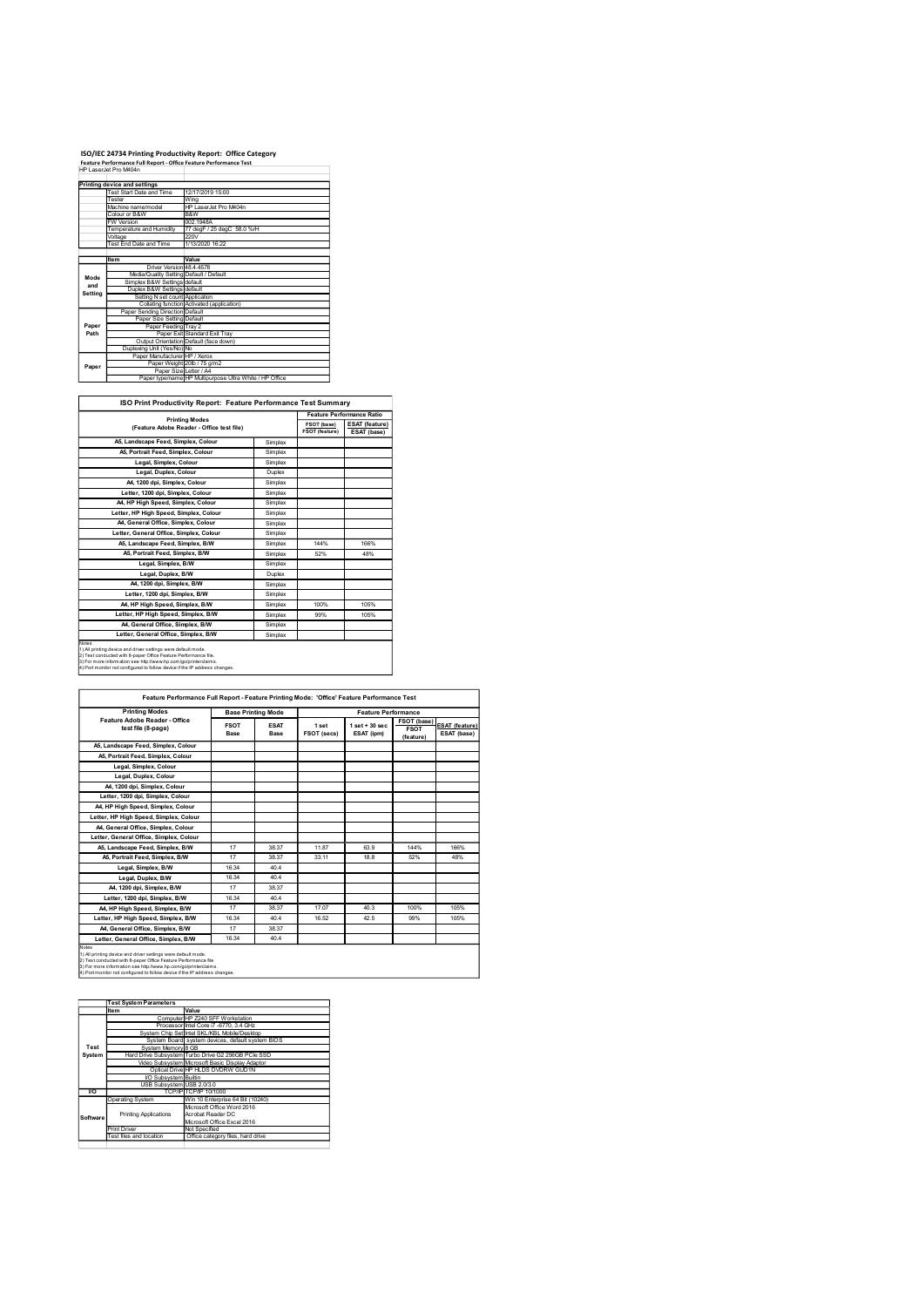### ISO/IEC 17629 First Print Out Time Report: Office Category

|                                 |                                               | ISO/IEC 17629 First Print Out Time Report: Office Category |
|---------------------------------|-----------------------------------------------|------------------------------------------------------------|
|                                 | <b>Full Detailed Test Report - LETTER</b>     |                                                            |
| HP LaserJet Pro M404n           |                                               |                                                            |
|                                 | <b>Printing device and settings</b>           |                                                            |
|                                 | Test Start Date and Time                      | 2/15/2019 17:53                                            |
|                                 | Tester<br>Machine name/model                  | Wing<br>HP LaserJet Pro M404n                              |
|                                 | Colour or B&W                                 | B&W                                                        |
|                                 | W Version<br>Configuration (options)          | 1903A<br>Default                                           |
|                                 |                                               |                                                            |
|                                 | Controller                                    | 11400                                                      |
|                                 | Printing device page count                    | Not Specified                                              |
|                                 | Printing supplies page count                  | Not Specified                                              |
|                                 | Temperature and Humidity<br>Voltage           | 77 degF / 25 degC 23.6 %rH<br>220V                         |
|                                 | Test End Date and Time                        | 2/15/2019 18:20                                            |
|                                 | <b>Item</b>                                   | Value                                                      |
| Mode                            | PDL and driver version                        | 48.1.4421                                                  |
| and                             | Print Quality mode<br><b>B&amp;W</b> settings | default<br>default                                         |
| Setting                         | Paper feed orientation                        | Short Edge                                                 |
| Paper                           | Paper type setting                            | default                                                    |
|                                 | Paper feeding<br>Paper exit                   | Standard cassette<br>Standard exit tray                    |
|                                 | Paper Path Output orientation                 | default (face up or face down)                             |
|                                 |                                               |                                                            |
|                                 |                                               | ISO First Page Out Time Summary Report: Office Category    |
|                                 |                                               |                                                            |
|                                 |                                               | FPOT from Ready (seconds)                                  |
| B&W                             | Simplex                                       | 5.85                                                       |
| Summary Report: Letter<br>Notes | Duplex                                        |                                                            |

| ISO First Page Out Time Report: Office Category              |  |
|--------------------------------------------------------------|--|
|                                                              |  |
| 5) Page counts were collected after completion of the tests. |  |

|                                | <b>Printing device and settings</b>                                                                                                           |                                |                                                                  |             |                     |             |              |            |
|--------------------------------|-----------------------------------------------------------------------------------------------------------------------------------------------|--------------------------------|------------------------------------------------------------------|-------------|---------------------|-------------|--------------|------------|
|                                | est Start Date and Time                                                                                                                       | 2/15/2019 17:53                |                                                                  |             |                     |             |              |            |
|                                | Tester<br>Machine name/model                                                                                                                  | Wing                           | HP LaserJet Pro M404n                                            |             |                     |             |              |            |
|                                | Colour or B&W<br>FW Version                                                                                                                   | B&W<br>1903A                   |                                                                  |             |                     |             |              |            |
|                                | Configuration (options)<br>Controller                                                                                                         | <b>Default</b><br>11400        |                                                                  |             |                     |             |              |            |
|                                | Printing device page count                                                                                                                    | Not Specified<br>Not Specified |                                                                  |             |                     |             |              |            |
|                                | Printing supplies page count<br>Temperature and Humidity                                                                                      | 220V                           | 77 degF / 25 degC 23.6 %rH                                       |             |                     |             |              |            |
|                                | Voltage<br>Test End Date and Time                                                                                                             | 2/15/2019 18:20                |                                                                  |             |                     |             |              |            |
|                                | <b>Item</b>                                                                                                                                   | Value                          |                                                                  |             |                     |             |              |            |
| Mode                           | PDL and driver version<br>Print Quality mode                                                                                                  | 48.1.4421<br>default           |                                                                  |             |                     |             |              |            |
| and<br>Setting                 | <b>B&amp;W</b> settings<br>Paper feed orientation                                                                                             | default<br>Short Edge          |                                                                  |             |                     |             |              |            |
| Paper                          | Paper type setting                                                                                                                            | default                        |                                                                  |             |                     |             |              |            |
|                                | Paper feeding<br>Paper exit                                                                                                                   |                                | Standard cassette<br>Standard exit tray                          |             |                     |             |              |            |
|                                | Paper Path Output orientation                                                                                                                 |                                | default (face up or face down)                                   |             |                     |             |              |            |
|                                | ISO First Page Out Time Summary Report: Office Category                                                                                       |                                |                                                                  |             |                     |             |              |            |
| Summary Report: Letter         |                                                                                                                                               |                                |                                                                  |             |                     |             |              |            |
|                                |                                                                                                                                               |                                | FPOT from Ready (seconds)<br>5.85                                |             |                     |             |              |            |
| B&W                            | Simplex<br>Duplex                                                                                                                             |                                |                                                                  |             |                     |             |              |            |
| Notes                          | 1) All printing device and driver settings were default mode.                                                                                 |                                |                                                                  |             |                     |             |              |            |
|                                | 2) For the B/W results, the print driver was set to "print in B/W".<br>3) For more information see http://www.hp.com/go/printerclaims.        |                                |                                                                  |             |                     |             |              |            |
|                                | 4) Port monitor not configured to follow device if the IP address changes.<br>5) Page counts were collected after completion of the tests.    |                                |                                                                  |             |                     |             |              |            |
|                                |                                                                                                                                               |                                |                                                                  |             |                     |             |              |            |
| <b>Detailed Report: LETTER</b> |                                                                                                                                               |                                | ISO First Page Out Time Report: Office Category                  |             |                     |             |              |            |
|                                |                                                                                                                                               |                                | Word                                                             | Excel       | Adobe               | Average     | Delay Time   |            |
|                                |                                                                                                                                               |                                | (seconds)                                                        | (seconds)   | Reader<br>(seconds) | (seconds)   |              |            |
|                                | FPOT from Ready - Simplex                                                                                                                     |                                |                                                                  |             |                     |             |              |            |
|                                | FPOT from Ready - Duplex                                                                                                                      |                                |                                                                  |             |                     |             |              |            |
| <b>Color Mode</b>              | FPOT from Sleep - Simplex                                                                                                                     |                                |                                                                  |             | N/A                 |             |              |            |
|                                | Recovery Time                                                                                                                                 |                                |                                                                  |             |                     |             |              |            |
|                                | FPOT from Off - Simplex                                                                                                                       |                                |                                                                  |             |                     |             |              |            |
|                                | Warm-up Time                                                                                                                                  |                                |                                                                  |             |                     |             |              |            |
|                                | FPOT from Ready - Simplex                                                                                                                     |                                | 6.40                                                             | 5.60        | 5.55                | 5.85        | 48 Seconds   |            |
|                                | FPOT from Ready - Duplex                                                                                                                      |                                |                                                                  |             |                     |             |              |            |
|                                | FPOT from Sleep - Simplex                                                                                                                     |                                |                                                                  |             | 7.97                |             | 61 Minutes   |            |
| <b>B&amp;W Mode</b>            |                                                                                                                                               |                                |                                                                  |             |                     |             |              |            |
|                                | Recovery Time                                                                                                                                 |                                |                                                                  |             | 2.4                 |             |              |            |
|                                | FPOT from Off - Simplex                                                                                                                       |                                |                                                                  |             | 28.82               |             |              |            |
| Notes                          | Warm-up Time                                                                                                                                  |                                |                                                                  |             | 23.27               |             |              |            |
|                                | 1) All printing device and driver settings were default mode.<br>2) For the B/W results, the print driver was set to "print in B/W".          |                                |                                                                  |             |                     |             |              |            |
|                                | 3) For more information see http://www.hp.com/go/printerclaims.<br>4) Port monitor not configured to follow device if the IP address changes. |                                |                                                                  |             |                     |             |              |            |
|                                | 5) Page counts were collected after completion of the tests.<br>6) Details for FPOT from Sleep are shown below.                               |                                |                                                                  |             |                     |             |              |            |
|                                |                                                                                                                                               |                                |                                                                  |             |                     |             |              |            |
| <b>HP Data Table</b>           |                                                                                                                                               |                                |                                                                  |             |                     |             |              |            |
| <b>Detailed Report: LETTER</b> |                                                                                                                                               |                                | FPOT Avg                                                         | FPOT (secs) | FPOT (secs)         | FPOT (secs) |              |            |
|                                |                                                                                                                                               |                                | (secs)                                                           | Iteration 1 | Iteration 2         | Iteration 3 | Application  | Delay Time |
|                                | FPOT from Sleep<br>FPOT from Sleep (15 minutes)                                                                                               |                                | <b>N/A</b>                                                       | <b>N/A</b>  | <b>N/A</b>          | <b>N/A</b>  | Adobe Reader |            |
| <b>Color Mode</b>              | HP/Non ISO Test                                                                                                                               |                                | <b>N/A</b>                                                       | <b>N/A</b>  | N/A                 | <b>N/A</b>  | Adobe Reader |            |
|                                | FPO I from Ready, HP High Speed<br>HP/Non ISO Test                                                                                            |                                | <b>N/A</b>                                                       | <b>N/A</b>  | N/A                 | <b>N/A</b>  | Adobe Reader |            |
|                                | FPOT from Sleep                                                                                                                               |                                | 7.97                                                             | 7.98        | 7.96                | <b>N/A</b>  | Adobe Reader | 61 Minutes |
| <b>B&amp;W</b> Mode            | FPOT from Sleep (15 minutes)<br>HP/Non ISO Test                                                                                               |                                | 7.40                                                             | 7.40        | 7.39                | <b>N/A</b>  | Adobe Reader | 16 Minutes |
|                                |                                                                                                                                               |                                |                                                                  |             |                     |             |              |            |
|                                |                                                                                                                                               |                                |                                                                  |             |                     |             |              |            |
|                                | <b>Test System Parameters</b><br><b>Item</b>                                                                                                  | Value                          |                                                                  |             |                     |             |              |            |
|                                | Computer<br>Processor                                                                                                                         |                                | HP Z240 SFF Workstation<br>Intel Core i7 -6770, 3.4 GHz          |             |                     |             |              |            |
|                                | System Chip Set<br>System Board                                                                                                               |                                | Intel SKL/KBL Mobile/Desktop                                     |             |                     |             |              |            |
| Test                           | System Memory                                                                                                                                 | 8 GB                           | system devices, default system BIOS                              |             |                     |             |              |            |
| System                         | Hard Drive Subsystem<br>Video Subsystem                                                                                                       |                                | Turbo Drive G2 256GB PCle SSD<br>Microsoft Basic Display Adaptor |             |                     |             |              |            |
|                                | Optical Drive<br>I/O Subsystem                                                                                                                | Builtin                        | HP HLDS DVDRW GUD1N                                              |             |                     |             |              |            |
|                                | <b>USB Subsystem</b>                                                                                                                          | USB 2.0/3.0                    |                                                                  |             |                     |             |              |            |
| Printing<br>Device             | TCP/IP                                                                                                                                        | 10/1000                        |                                                                  |             |                     |             |              |            |
| Connection                     |                                                                                                                                               |                                |                                                                  |             |                     |             |              |            |
|                                | Operating System<br>Printing Applications                                                                                                     |                                | Win 10 Enterprise 64 Bit (10240)<br>Microsoft Office 2016        |             |                     |             |              |            |
| Software                       | <b>Print Driver</b>                                                                                                                           | 48.1.4421                      | Adobe Reader DC                                                  |             |                     |             |              |            |
|                                |                                                                                                                                               |                                |                                                                  |             |                     |             |              |            |
|                                |                                                                                                                                               |                                |                                                                  |             |                     |             |              |            |
|                                |                                                                                                                                               |                                |                                                                  |             |                     |             |              |            |
|                                |                                                                                                                                               |                                |                                                                  |             |                     |             |              |            |
|                                |                                                                                                                                               |                                |                                                                  |             |                     |             |              |            |
|                                |                                                                                                                                               |                                |                                                                  |             |                     |             |              |            |
|                                |                                                                                                                                               |                                |                                                                  |             |                     |             |              |            |

|                                  | <b>Test System Parameters</b> |                                          |  |  |  |
|----------------------------------|-------------------------------|------------------------------------------|--|--|--|
|                                  | Item                          | Value                                    |  |  |  |
|                                  | Computer                      | HP Z240 SFF Workstation                  |  |  |  |
|                                  | Processor                     | Intel Core i7 -6770, 3.4 GHz             |  |  |  |
|                                  | System Chip Set               | Intel SKL/KBL Mobile/Desktop             |  |  |  |
|                                  | System Board                  | system devices, default system BIOS      |  |  |  |
| Test                             | <b>System Memory</b>          | 8 GB                                     |  |  |  |
| System                           | Hard Drive Subsystem          | Turbo Drive G2 256GB PCIe SSD            |  |  |  |
|                                  | Video Subsystem               | Microsoft Basic Display Adaptor          |  |  |  |
|                                  | Optical Drive                 | HP HLDS DVDRW GUD1N                      |  |  |  |
|                                  | I/O Subsystem                 | <b>Builtin</b>                           |  |  |  |
|                                  | <b>USB Subsystem</b>          | USB 2.0/3.0                              |  |  |  |
| Printing<br>Device<br>Connection | TCP/IP                        | 10/1000                                  |  |  |  |
|                                  | Operating System              | Win 10 Enterprise 64 Bit (10240)         |  |  |  |
| Software                         | <b>Printing Applications</b>  | Microsoft Office 2016<br>Adobe Reader DC |  |  |  |
|                                  | <b>Print Driver</b>           | 48.1.4421                                |  |  |  |